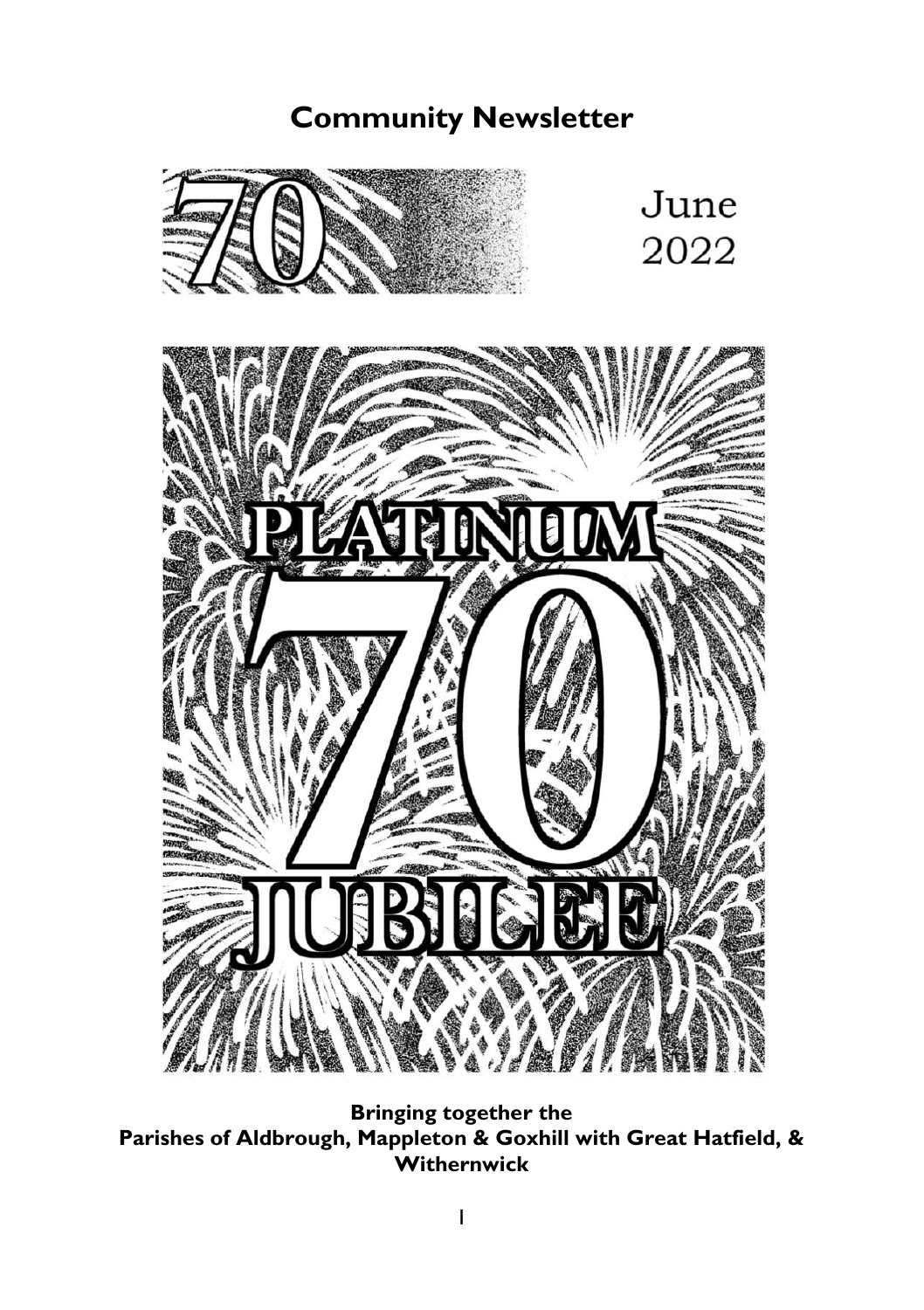## **From the Benefice**

As a nation, in April we celebrated the Queen's 96th birthday. She is the longest reigning monarch in British history (70 years compared with Victoria's 63 years). Up until recently she attended church every week and did a full week's work!

It is her commitment to serving God and the nation which stands out in her life. Even before she became Queen, she made a promise, which she has kept for over 75 years: 'I declare before you all that my whole life, whether it be long or short, shall be devoted to your service' (21st birthday broadcast, 21 April 1947).

What is the secret of the Queen's consistency of character and service? In 2002 she said this: 'I know just how much I rely on my faith to guide me through the good times and the bad. Each day is a new beginning. I know that the only way to live my life is to try to do what is right, to take the long view, to give of my best in all that the day brings, and to put my trust in God.' Here are wise words from somebody who draws her strength from the Christian Faith and inspiration for those of us who want to make our lives count!

The Queen has been an example of joyful, wise, and generous service on behalf of others all her life. Six months before her coronation she asked the nation and commonwealth to 'pray that God may give me wisdom and strength to carry out the solemn promises I shall be making, and that I may faithfully serve Him and you, all the days of my life.' Clearly, God has answered those prayers!!

# **Prayer for June 2022 by Daphne Kitching**

Heavenly Father,

Thank you for the beauty of the world you created, so evident in this lovely month of June.

We bring before you, in prayer, those events going on in the world which are so difficult to understand. We pray for all your children who are suffering in any way, especially those affected by war. Please, Lord, comfort them, assure them of your presence - and deliver them from evil.

May we appreciate each day which you have made. Help us to rejoice and be glad in the gift of each new day - and to trust you for all our tomorrows, knowing that in you alone is our security.

In Jesus' name. Amen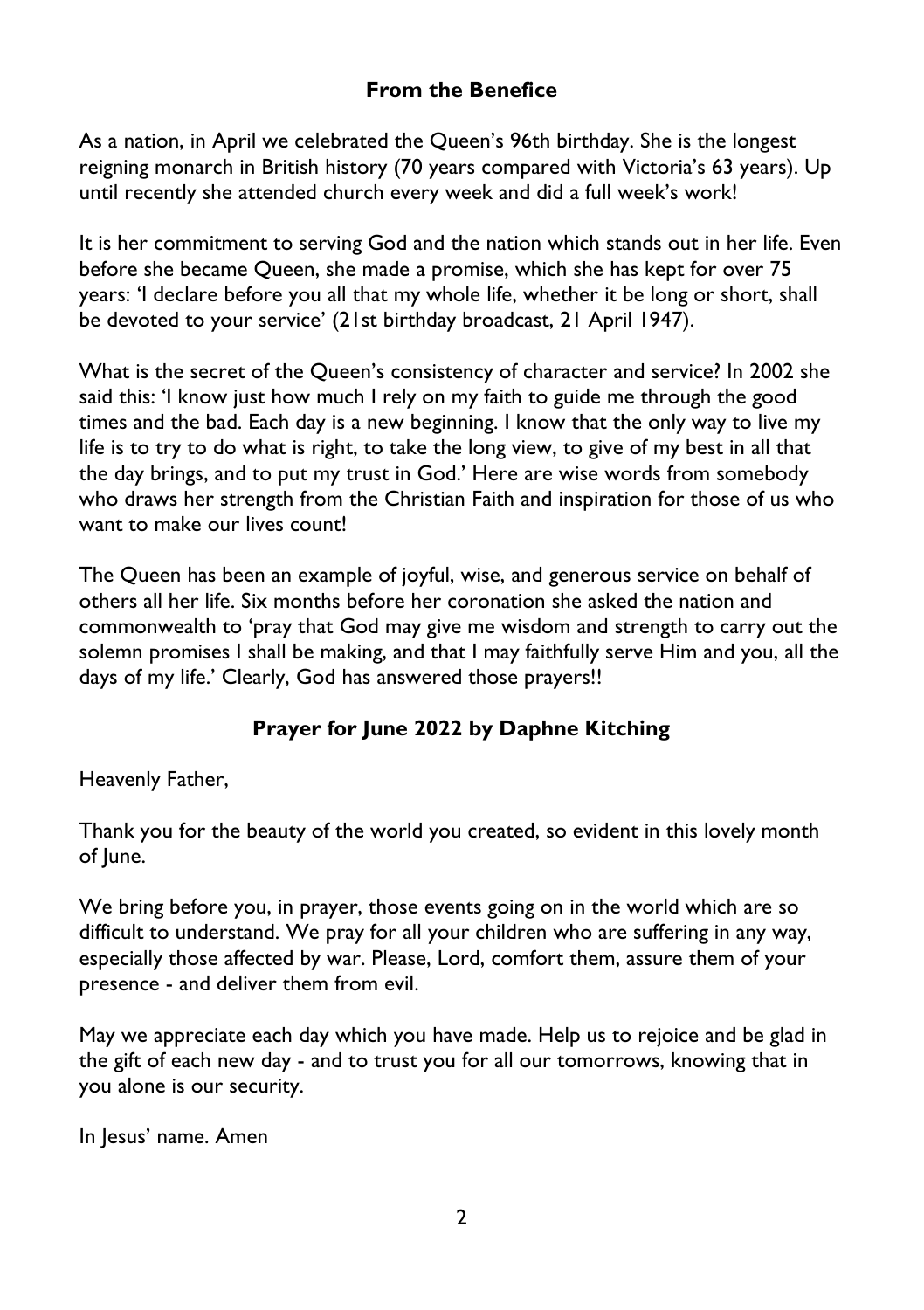## **John Witty's Notes on Nature**

I thought for a while about what I would call my monthly nature report, and then thought what better name could I give it than my predecessor's, who is sadly missed. John and I used to swop notes on all sorts of things, mainly birds and we used to celebrate any "special" appearances, such as the Little Egrets and the Buzzards, together with the occasional sighting of a Red Kite!

This year we have had some really cold nights, which are still persisting, causing all kinds of havoc with birds like Swallows, House Martins and Swifts, none of which has been seen in any sort of number so far in this area. We have had a male Blackcap hanging around, and the Starlings are increasing in numbers, they demolished 5 containers of Flutter Butter in 2 days last week, but having lost them for a few years, we can't begrudge them that!!! We have seen two lays in the garden this year, very unusual and a first for us. There are plenty of Chaffinches, Tree Sparrows, Blackbirds, Great Tits, Coal Tits and Blue Tits with the odd daily cloud of Long Tailed Tits mixed in. During the past few weeks we've had visits from Greylag Geese, Little Egrets, and a solitary Buzzard being mobbed by the Crows that patrol the patch at the back of our house.

For anyone that fancies something slightly exotic, there is a Black Browed Albatross still in residence at Bempton Cliffs, it was there last year and has turned up again this year. It is reported to be the only one in the Northern Hemisphere.

Cheers for now, Penny.

# **Time, Past & Hype! By Kaye Treadaway**

When the moment is right, and the time is right - All will be clear. Trust in your thoughts, mind and self, knowing you're doing your best. When all you want is to scream and shout, smile and nod and all will be clear. Gaze on in admiration of each other's strength and offer a hand to those around. We all have history, a past still with us fading and lingering. Your past is your past, which helps you be you, let go of past, allow it pass. Feel the brightness enter your life, let the grey be left in the past! It will be hard, where days feel lost – Those will pass with love and care, someone nearby to share. Just look and listen, ignore the hype – All have troubles and issues, no matter their front.

So remember – Be kind and polite, offer a hand and listen to the tails being shared.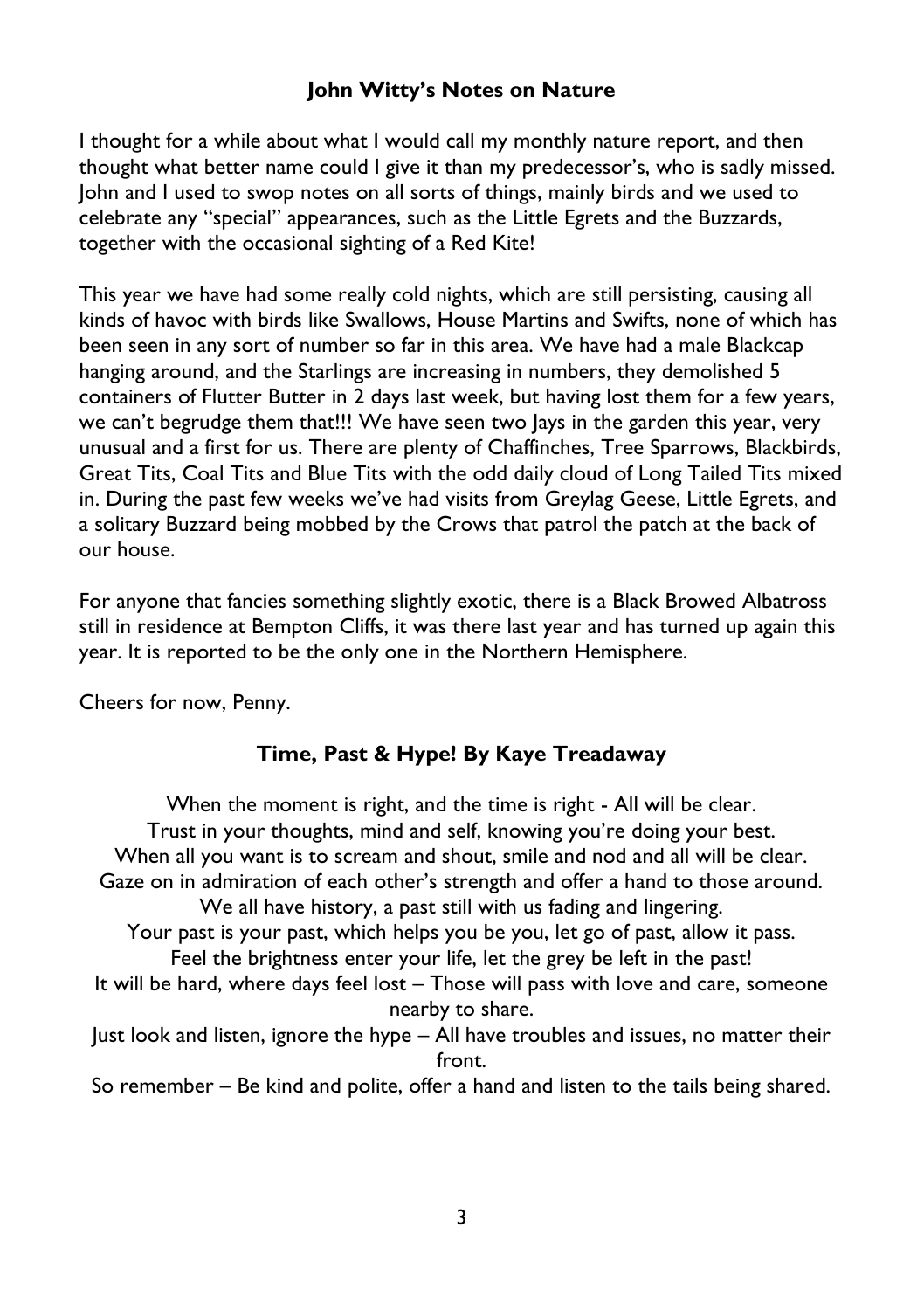

### **A (Royal) Dog's Life by Nigel Beeton**

We dogs, who live with royal folk Who feel Her Maj's royal stroke; We like to hear important talk Of dinner time, and our next walk.

But lately there's been so much rushing People bowing, people fussing. Trumpets blare and soldiers shout What is all the noise about?

No-one thinks of corgis' needs Like, where's our bone, and where's our leads? We're not allowed a doggy romp 'Midst all the pageantry and pomp!

Adding to our canine woes They all wear their finest clothes, So we're all stuck behind closed doors Lest we might smudge them with our paws.

But things will come to settle down. It's life, when Mistress wears a crown; Yes, it will pass, you all will see This business of the Jubilee.

So, we shall wag our doggy tails! Be happy, like the Prince of Wales! We think the Boss has done just fine Being Queen for all this time!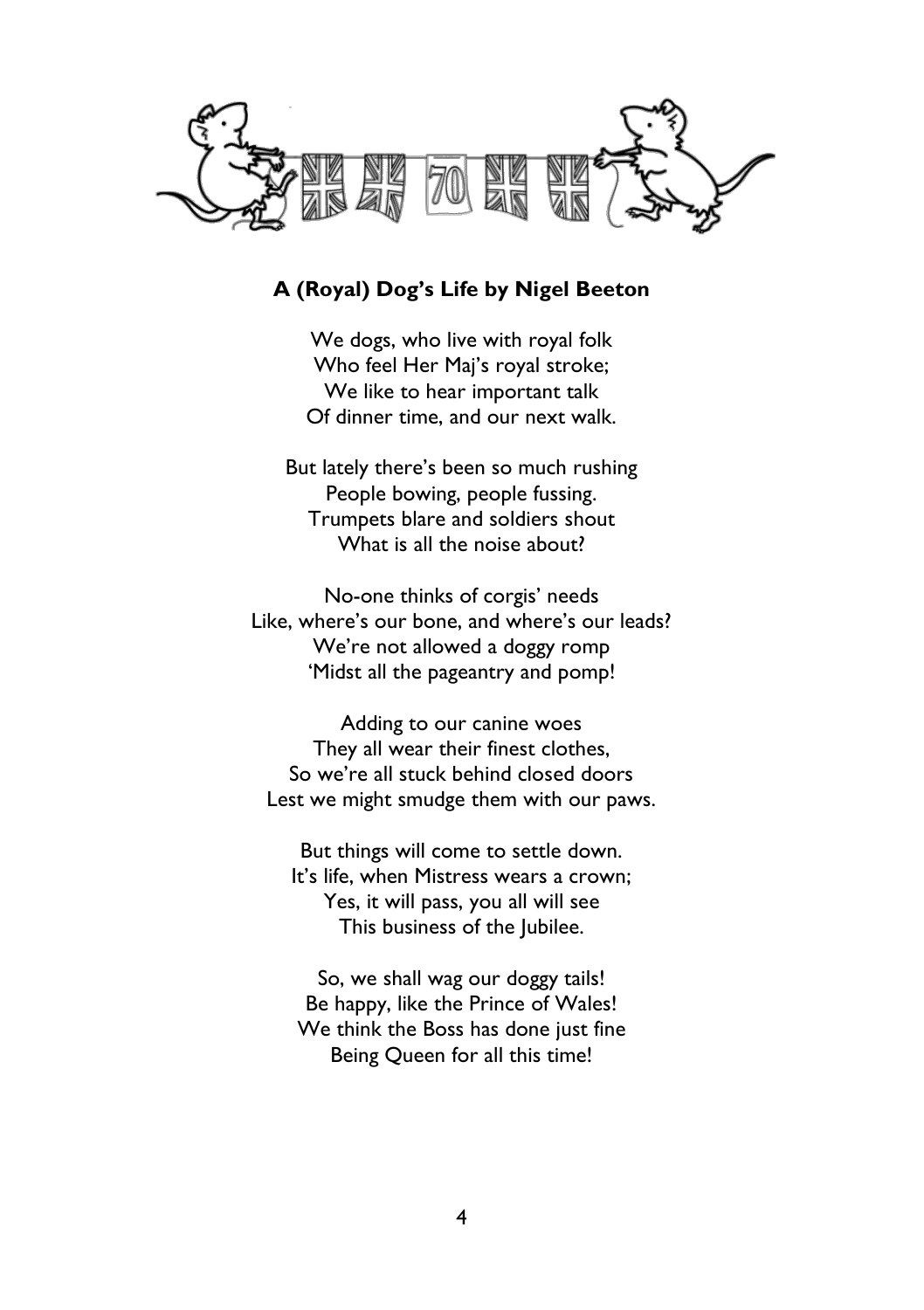### **Thoughts for the Month**

Live a good honourable life. When you get older and think back, you'll be able to enjoy it a second time.

The best relationship is one which love for each other exceeds your need for each other.

Judge your success by what you had to give up in order to get it.

Anon.

# **John Akehurst's Quick Quiz…**

- 1. Which sign of the Zodiac represents the twins Castor and Pollux?
- 2. Who wrote "Pride and Prejudice"?
- 3. How many strings does a Ukulele have?
- 4. In which county is the village of Cheddar?
- 5. What is a sheepshank?
- 6. Which Turkish town was the birthplace of St. Paul?
- 7. From which country does Edam cheese originate?
- 8. What is the largest lake in England?

| 6 | 8              |                |   |                |                |   |   |   |
|---|----------------|----------------|---|----------------|----------------|---|---|---|
|   |                | $\overline{2}$ |   |                |                |   | 5 | 7 |
|   | 5              |                |   | 7              | $\overline{2}$ | 3 | 8 |   |
|   |                |                | 7 |                |                | 9 |   |   |
| 7 | 9              |                | 3 | $\overline{2}$ | $\overline{4}$ |   | 6 |   |
|   |                | 4              | 5 |                | 8              |   |   |   |
|   |                | 3              | 6 | 4              |                |   | 9 |   |
| 4 | $\overline{7}$ |                |   |                |                | 8 |   |   |
|   |                |                |   |                |                |   | 7 | 4 |

**Sudoko**

Answers next month…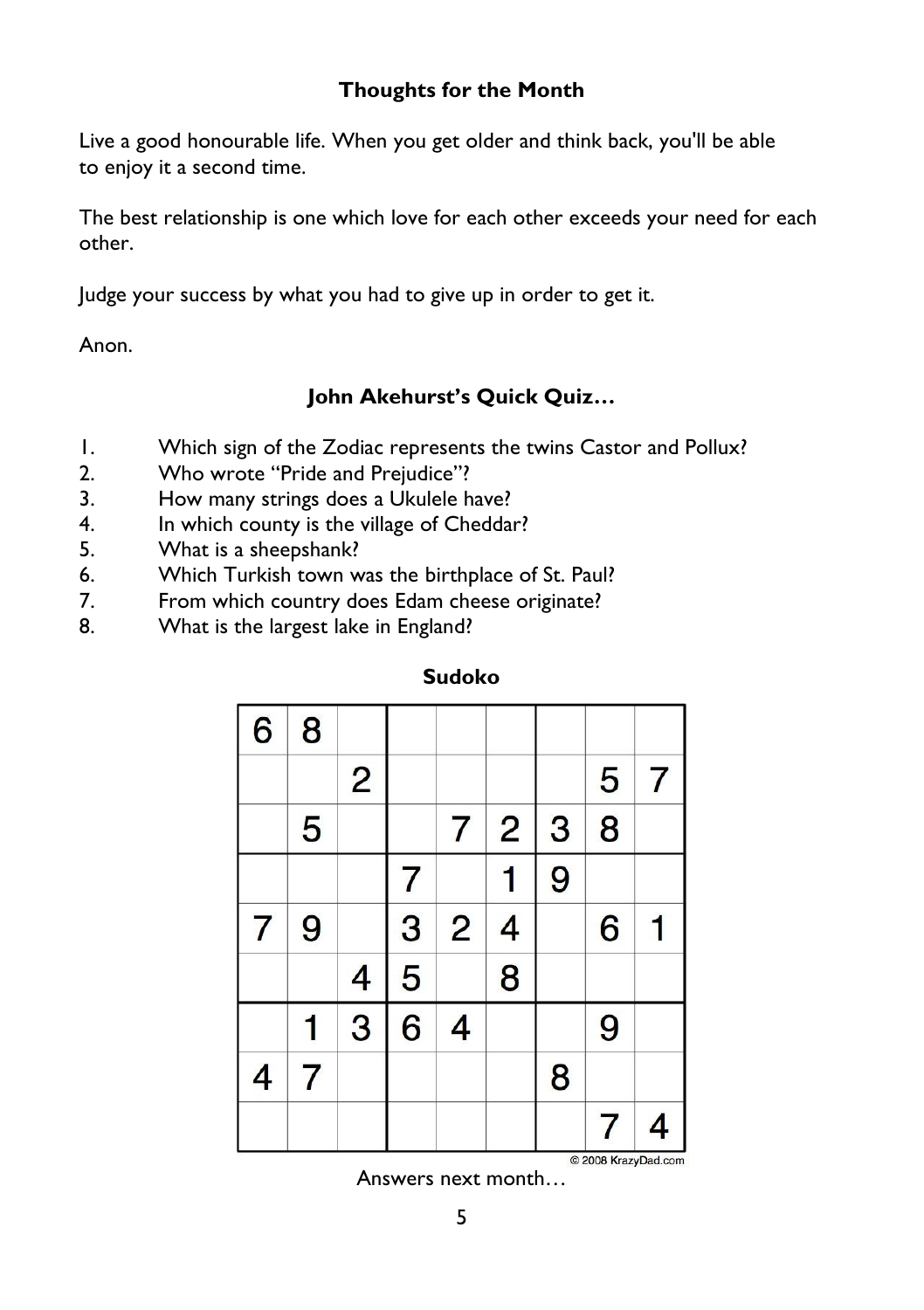# **Tea Time Chill Out's Kids Corner**



All the words in bold type in the story are in the word search, can you find them?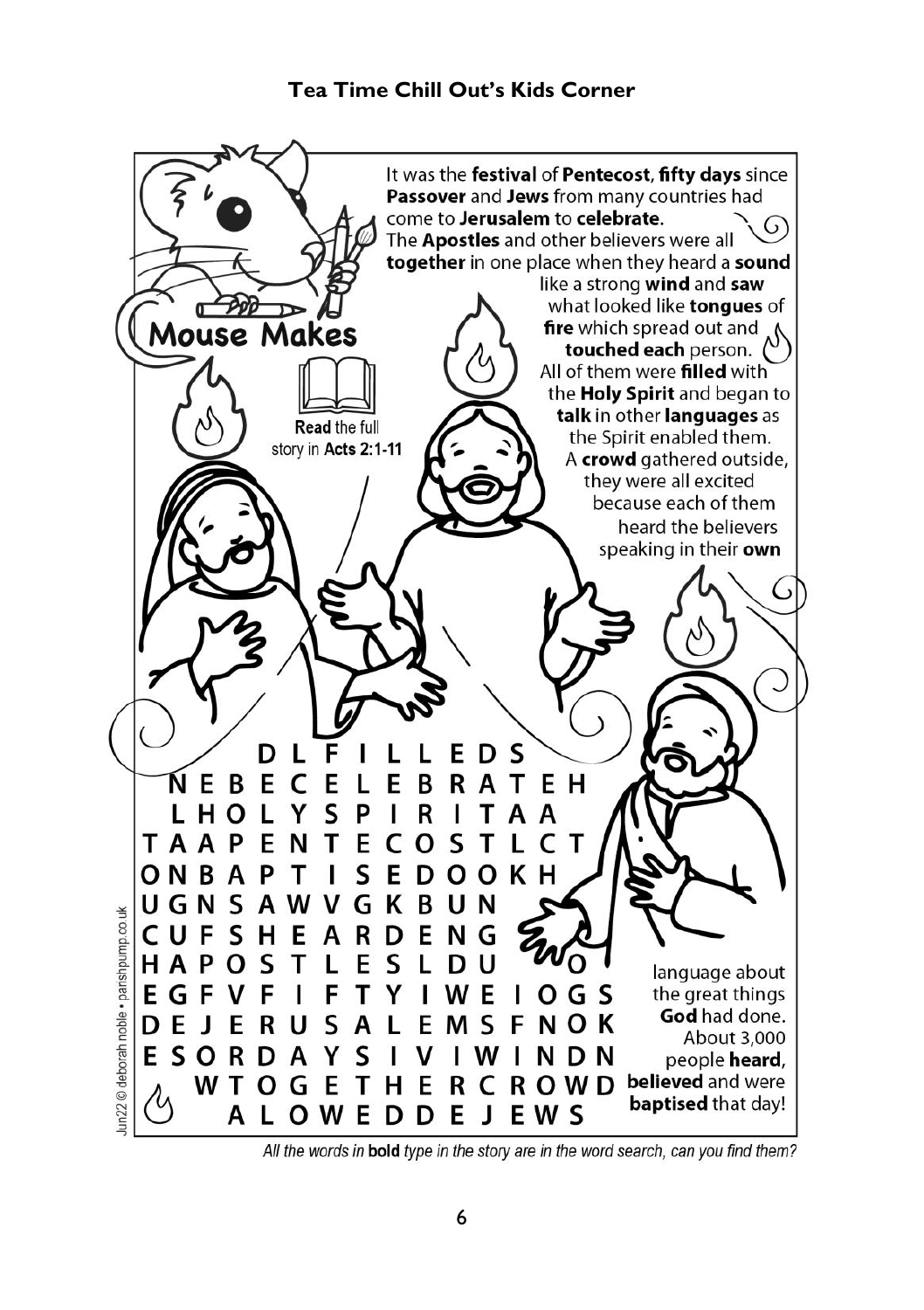

**Teddy Bears Chill Out 12th June 2022 4.00pm**

We hope you can join us with the good weather (fingers crossed) and a teddy for a picnic. As always we would welcome any donations of food, drink or volunteers. Hope to see you there.

# **We need you!**

We need your input, this is vital to keep your newsletter going. So if you have a poem, a prayer, a story, a photo, or anything that you feel you could share with the community please do email.

This newsletter connects to many people, so please help.

Thank you.

Articles for the next newsletter to [aldbroughbenefice@gmail.com](mailto:aldbroughbenefice@gmail.com) by 20 June 2022

Or if you wish to advertise, please get in touch to discuss terms.